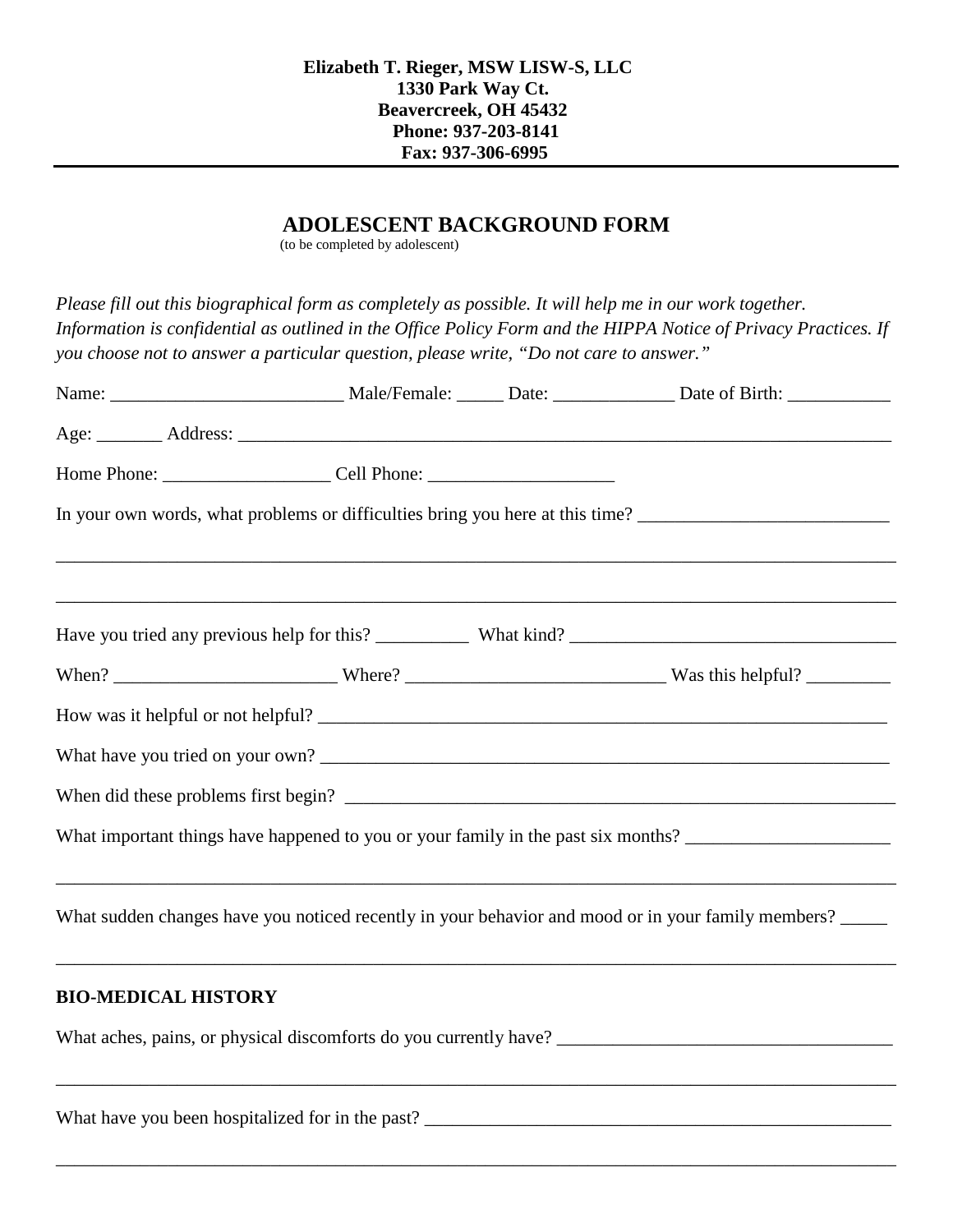|                                                                                   | How long have you been drinking alcohol? ____________ How frequently do you drink alcohol? _______________     |
|-----------------------------------------------------------------------------------|----------------------------------------------------------------------------------------------------------------|
|                                                                                   | How much alcohol do you normally drink? ___________________What drugs have you tried/used? _______________     |
|                                                                                   |                                                                                                                |
|                                                                                   |                                                                                                                |
|                                                                                   |                                                                                                                |
|                                                                                   |                                                                                                                |
|                                                                                   |                                                                                                                |
|                                                                                   | ,我们也不会有什么?""我们的人,我们也不会有什么?""我们的人,我们也不会有什么?""我们的人,我们也不会有什么?""我们的人,我们也不会有什么?""我们的人                               |
| <b>SCHOOL HISTORY</b>                                                             |                                                                                                                |
|                                                                                   |                                                                                                                |
|                                                                                   |                                                                                                                |
|                                                                                   |                                                                                                                |
|                                                                                   | Is your schoolwork: Above Average _______________ Average ________________ Below Average ___________           |
| What problems or concerns do you have regarding school? _________________________ |                                                                                                                |
|                                                                                   | Have you been bullied? Currently? ______ For how long? _____Have you or do you bully others?                   |
|                                                                                   |                                                                                                                |
|                                                                                   | Have you ever been suspended or expelled from school? _______ When? ___________ How long? ________             |
|                                                                                   |                                                                                                                |
| <b>SOCIAL HISTORY</b>                                                             |                                                                                                                |
|                                                                                   | How old were you when you began dating? ________________ How often do you date now? __________________________ |
|                                                                                   |                                                                                                                |
|                                                                                   | Do you have any particular concerns regarding dating? ___________________________                              |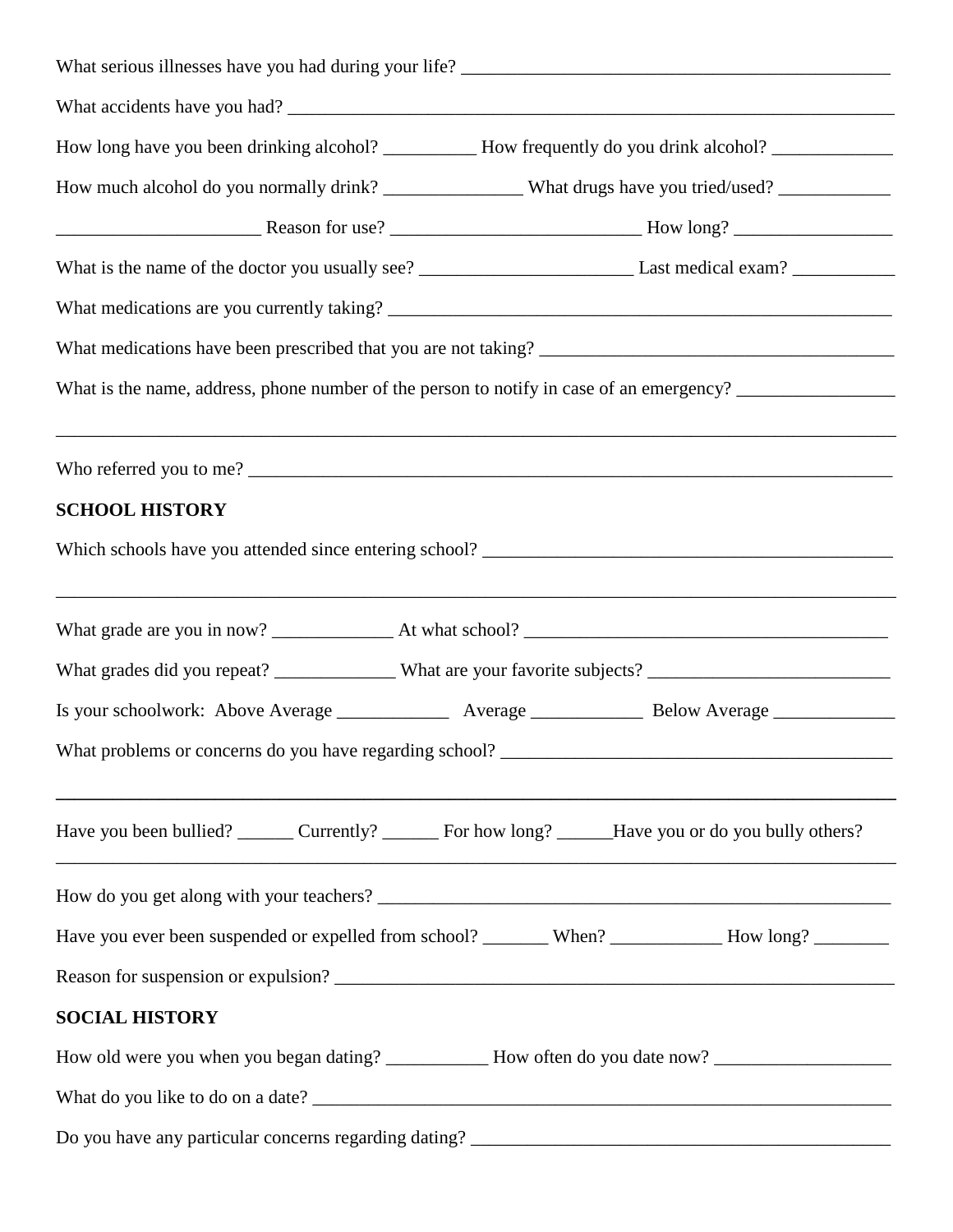| How many friends do you have? ___________ Do you think your friends are dependable and trustworthy? ________ |
|--------------------------------------------------------------------------------------------------------------|
|                                                                                                              |
|                                                                                                              |
| Any current concerns regarding your intimate or sexual relationships? ______________________________         |
|                                                                                                              |
| Estimate how many hours per day you spend online (social networking, gaming, browsing, etc.): ____________   |
| Do you feel your technology use is balanced and healthy or could it use improvement? Please explain:         |
|                                                                                                              |
| <b>HOME HISTORY</b>                                                                                          |
|                                                                                                              |
| ,我们也不会有什么。""我们的人,我们也不会有什么?""我们的人,我们也不会有什么?""我们的人,我们也不会有什么?""我们的人,我们也不会有什么?""我们的人                             |
|                                                                                                              |
| Please fill in the names, ages, etc. of your family members:                                                 |
| Age<br><b>Name</b><br><b>Occupation</b><br><b>Employer</b><br><b>Work Schedule</b>                           |
|                                                                                                              |
|                                                                                                              |
|                                                                                                              |
|                                                                                                              |
|                                                                                                              |
|                                                                                                              |
|                                                                                                              |
|                                                                                                              |
|                                                                                                              |